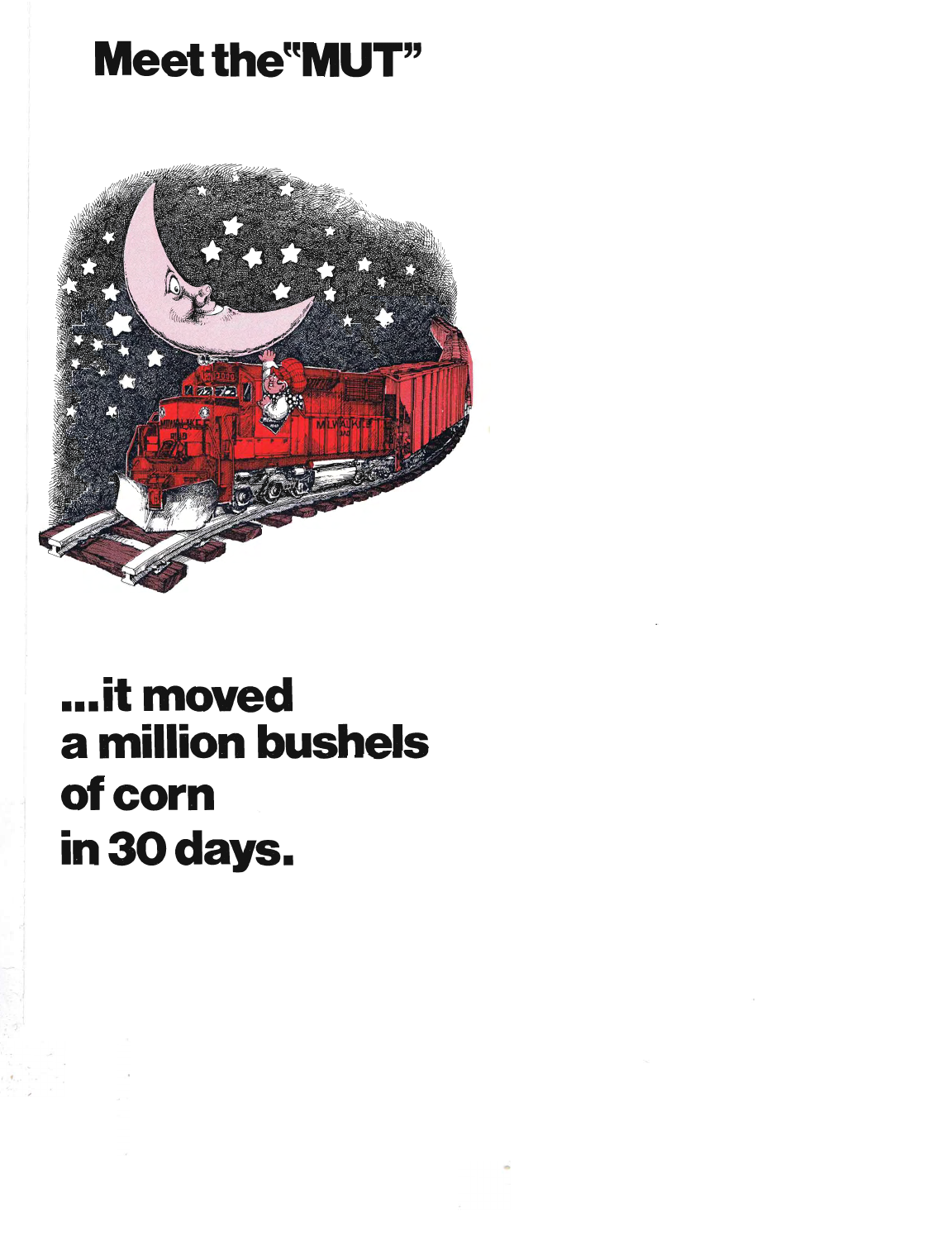## Our new Mini-Unit-Train



gives us a solid, workable way to squeeze out every hour's worth of hauling capacity built into a jumbo hopper car.

Achieving maximum utilization.

The MUT heads west from the Mississippi River in the evening, dropping off five empty jumbo hopper cars at each of four pre-determined grain elevators. The next evening, MUT picks up the cars loaded with corn and makes its return run. Once off-loaded to river barges, MUT is ready for another trip.

With perfect timing and total cooperation from all involved, the MUT made 15 round-trips in its first 30 days of operation.

Over a million bushels of corn moved. It has proved so successful that we've already extended the service to other routes.

Most important, our customers had a dependable transport system. Perhaps we can do the same for you.

Whatever you ship, wherever you sell it, we'd like the opportunity

to work with you in getting your goods to market.

We're a railroad.

But our business is total distribution.